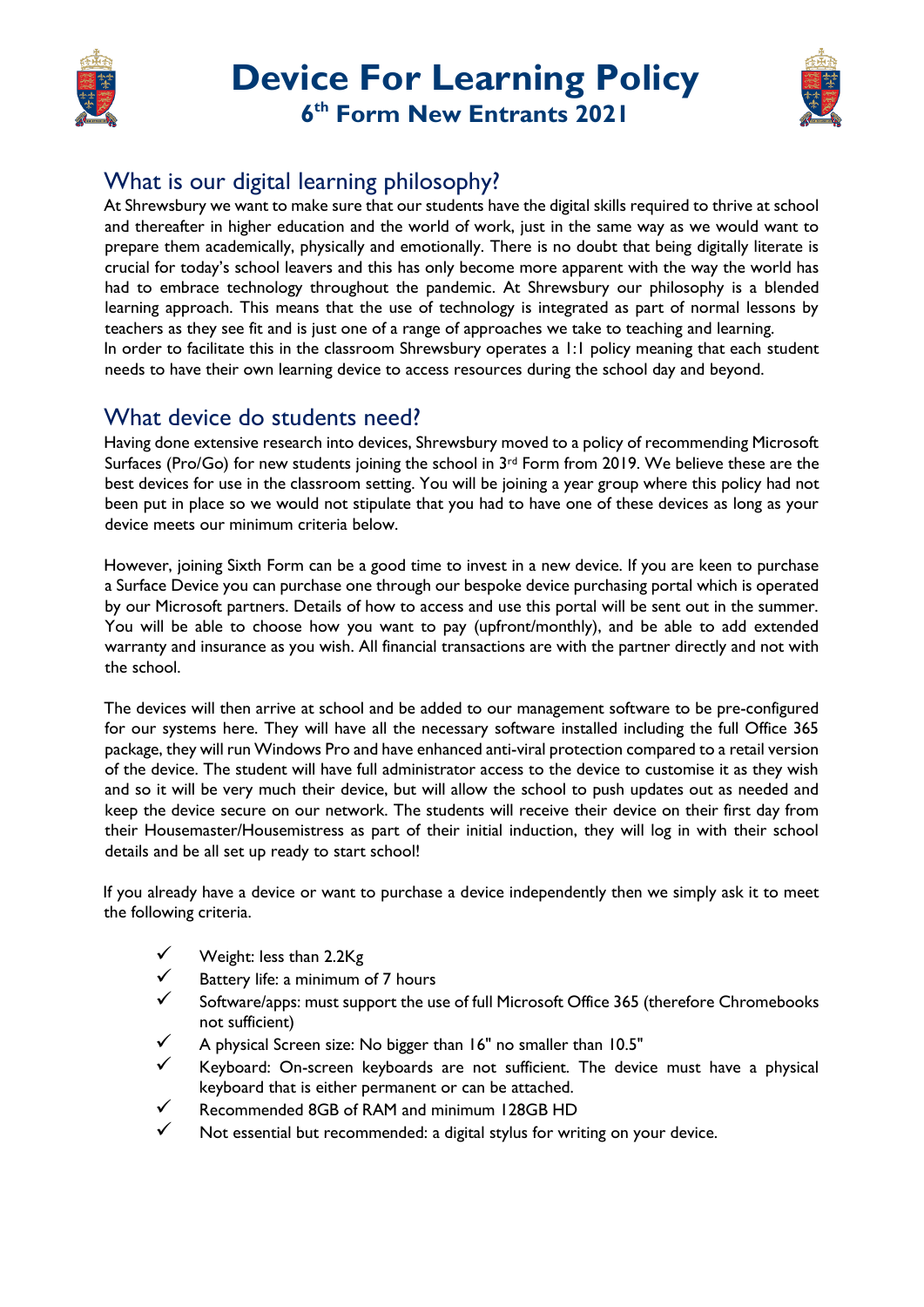### What will students be using their device for?

Every student will use Microsoft Teams for digital access to their classes and other groups they are associated with in the school. All Top Schools (homework) are set on Microsoft Teams as assignments. Students will take their devices with them in their school bag every day so that they have them available for when the teachers choose to use them in lessons.

Students will use our virtual learning environment to access all their daily information and they will also have access to a vast range of resources on this system uploaded by their teachers to help support their independent learning. The school library and futures department also can be contacted and share superb resources on this platform.

There is no doubt that during the recent periods of school closure the teachers have developed innovative and effective ways of using technology to further learning. Many of these will be integrated into their normal ways of teaching from now on. One example of this is the widespread use of OneNote. This is a complete system for note taking, distributing work, completing work, filing and feedback. This is one specific area where the use of a stylus on a digital device is invaluable as it allows students to draw, sketch, annotate as well as type. Students quickly see the benefits of being able to store handwritten and typed work in one place. The teacher is able to mark the Top Schools in the notebook with their device and leave feedback in situ.



*Some examples of work completed by Shrewsbury School students on OneNote*

#### Additional considerations

For any device you bring to school it is worth considering accidental damage protection. It may be protected on your Household insurance policy but please check this. While the main school insurance does not cover students' personal belongings, parents can elect to purchase Marsh's students' personal effects insurance via the school, or alternatively from other insurance providers. A protective case would be a sensible additional purchase. If you choose to buy a Surface through our portal you can add an extended warranty/insurance as required and the device comes with a rugged case.

We have an excellent IT support team who are willing to help students who are having issues with their device. However, they cannot carry out hardware repairs. This would need to be organised via your own means or through your insurance. We do have a small supply of spare Microsoft Surface devices and styluses in the IT Support Office that can be loaned to students if they are waiting for their own device to be repaired.

Windows 10 devices will come with free antivirus software when the device is purchased. **The School will supply Office 365 software free of charge for both Windows and Apple devices.**